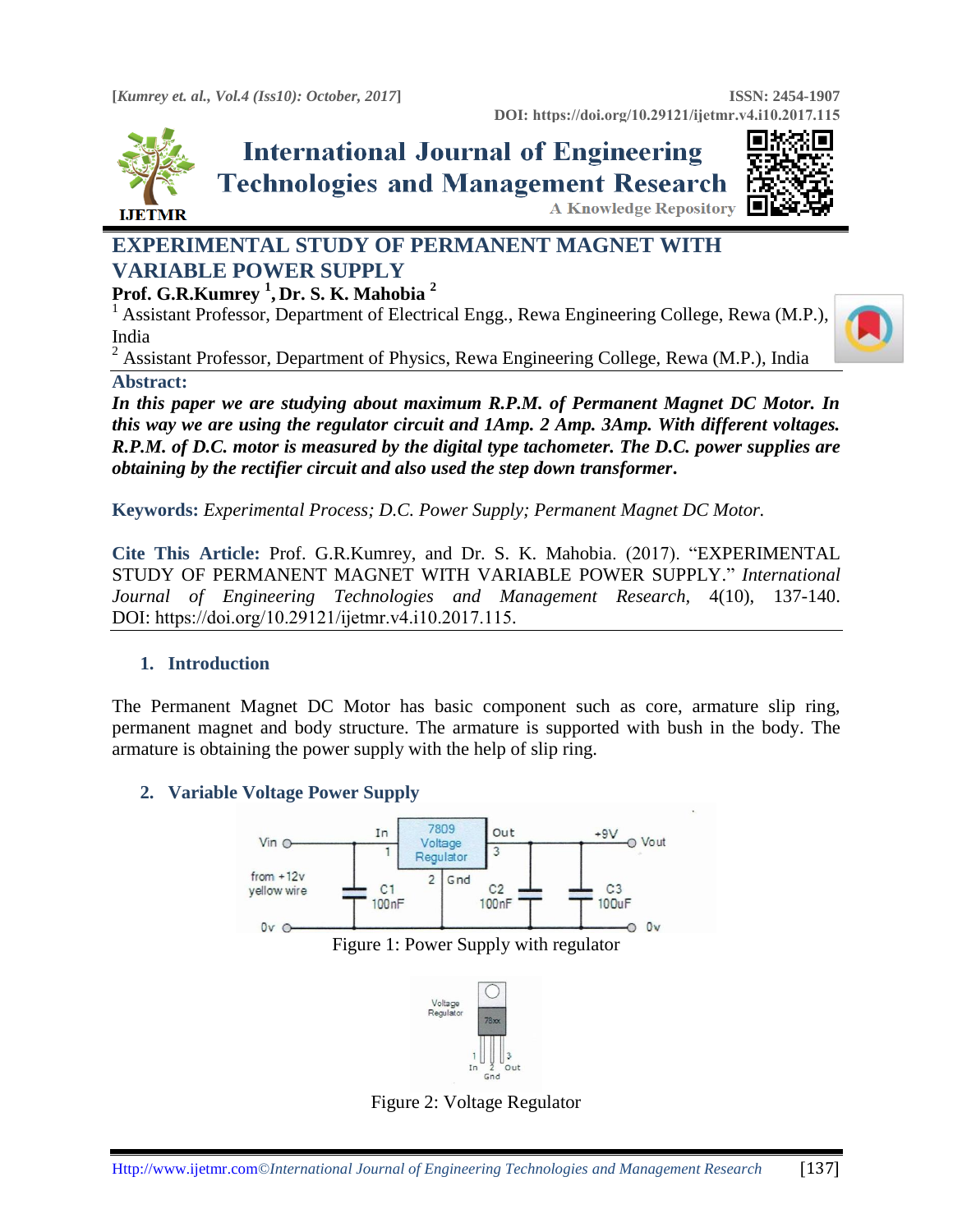| Table 1. Regulator |                          |                   |
|--------------------|--------------------------|-------------------|
| Type               | Min Input<br>Voltage     | Output<br>Voltage |
| 7805               | $\overline{\mathcal{N}}$ | $+5V$             |
| 7806               | 8V                       | $+6V$             |
| 7808               | <b>10V</b>               | $+8V$             |
| 7809               | 11V                      | $+9V$             |
| 7812               | 15V                      | $+12V$            |
| 7815               | 18V                      | $+15V$            |
| 7818               | 22V                      | $+18V$            |
| 7824               | 30 <sub>V</sub>          | $+24V$            |
|                    |                          |                   |

#### Table 1: Regulator

# **3. Performance Testing**

#### **3.1. Permanent magnet type D.C. Motor**

12V D.C., 9V D.C., 6V. D.C. obtained by regulator Current  $= 1$  Amp.

Table 2: Voltage and R.P.M. using of Permanent magnet type D.C. Motor

|   | Sr. No.   Apply the Voltages in D.C.   R.P.M. measured by Tachometer |
|---|----------------------------------------------------------------------|
|   | 800                                                                  |
| a | 700                                                                  |
|   | 600                                                                  |





#### **3.2. Permanent magnet type D.C. Motor**

12V D.C., 9V D.C., 6V. D.C. obtained by regulator Current  $= 2$  Amp.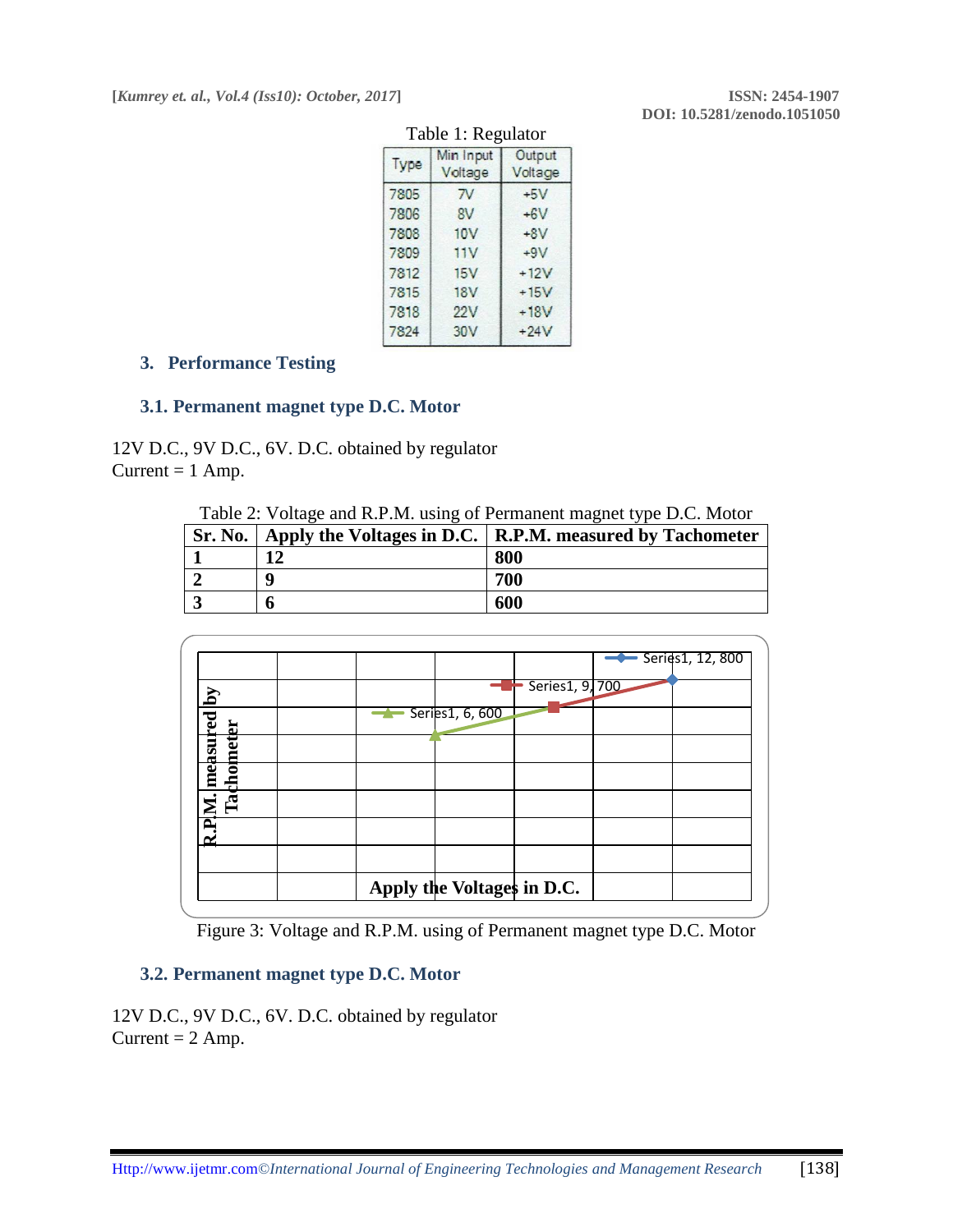**[***Kumrey et. al., Vol.4 (Iss10): October, 2017***] ISSN: 2454-1907**

|  | Table 3: Voltage and R.P.M. using of Permanent magnet type D.C. Motor |  |  |
|--|-----------------------------------------------------------------------|--|--|
|  |                                                                       |  |  |

|   | Sr. No.   Apply the Voltages in D.C.   R.P.M. measured by Tachometer |
|---|----------------------------------------------------------------------|
|   | <b>1200</b>                                                          |
| a | <b>1000</b>                                                          |
|   | 800                                                                  |



Figure 4: Voltage and R.P.M. using of Permanent magnet type D.C. Motor

# **3.3. Permanent magnet type D.C. Motor**

12V D.C., 9V D.C., 6V. D.C. obtained by regulator Current  $= 1$  Amp.

| Table 4: Voltage and R.P.M. using of Permanent magnet type D.C. Motor |    |                                                                      |
|-----------------------------------------------------------------------|----|----------------------------------------------------------------------|
|                                                                       |    | Sr. No.   Apply the Voltages in D.C.   R.P.M. measured by Tachometer |
|                                                                       | 19 | <b>1800</b>                                                          |
|                                                                       | Q  | <b>1600</b>                                                          |
|                                                                       | n  | 1400                                                                 |



Figure 5: Voltage and R.P.M. using of Permanent magnet type D.C. Motor